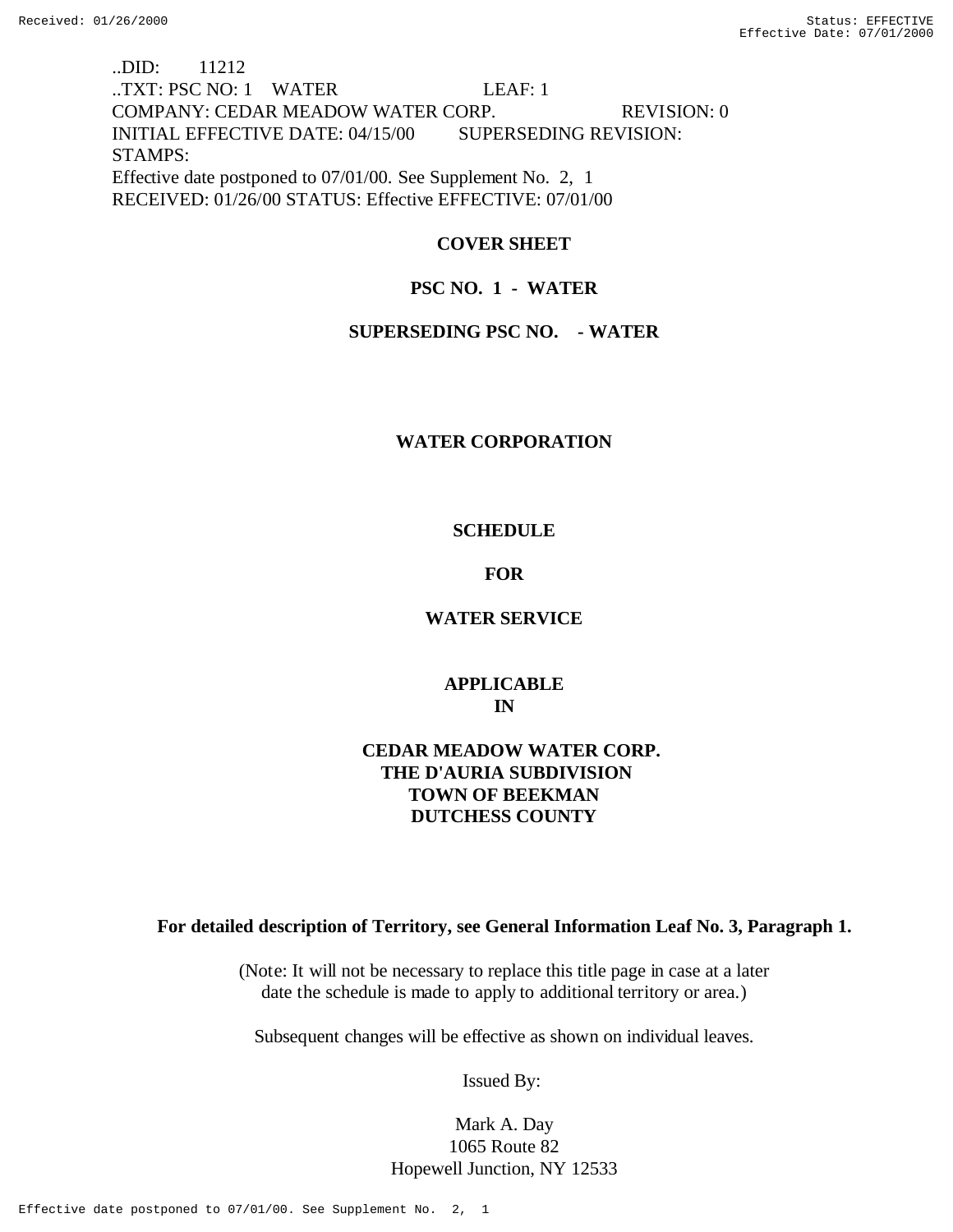..DID: 11219 ..TXT: PSC NO: 1 WATER LEAF: 2 COMPANY: CEDAR MEADOW WATER CORP. REVISION: 0 INITIAL EFFECTIVE DATE: 04/15/00 SUPERSEDING REVISION: STAMPS: Effective date postponed to 07/01/00. See Supplement No. 2, 1 RECEIVED: 01/26/00 STATUS: Effective EFFECTIVE: 07/01/00

### **TABLE OF CONTENTS**

## **GENERAL INFORMATION**

| ar i<br>,,<br>. . | ۰. |
|-------------------|----|
|-------------------|----|

| 1.  | Territory                                                      | 3         |
|-----|----------------------------------------------------------------|-----------|
| 2.  | <b>Application for Water Service</b>                           | 3         |
| 3.  | Deposits - Security                                            | 3         |
| 4.  | Deposits - Interest                                            | 4         |
| 5.  | Deposits - Return                                              | 4         |
| 6.  | Deposits - Other                                               | 4         |
| 7.  | <b>General Rules</b>                                           | $5 - 6$   |
| 8.  | Metered Service                                                | $6 - 7$   |
| 9.  | <b>Unmetered Service</b>                                       | 7         |
| 10. | <b>Extension of Mains</b>                                      | 7         |
| 11. | Discontinuance of Service - Non-payment                        | $7 - 8$   |
| 12. | Discontinuance of Service - Other                              | $8 - 9$   |
|     | 13. Discontinuance of Residential Service - Special Procedures | 9         |
|     | 14. Deferred Payment Agreements                                | 9         |
| 15. | <b>Complaint Handling Procedures</b>                           | 10        |
| 16. | Restoration of Service                                         | $10 - 11$ |
|     | 17. Interest on Customer Overpayments                          | 11        |
|     | 18. Regulation                                                 | 11        |
|     | <b>RATES</b><br>Service Classification No. 1<br>12             |           |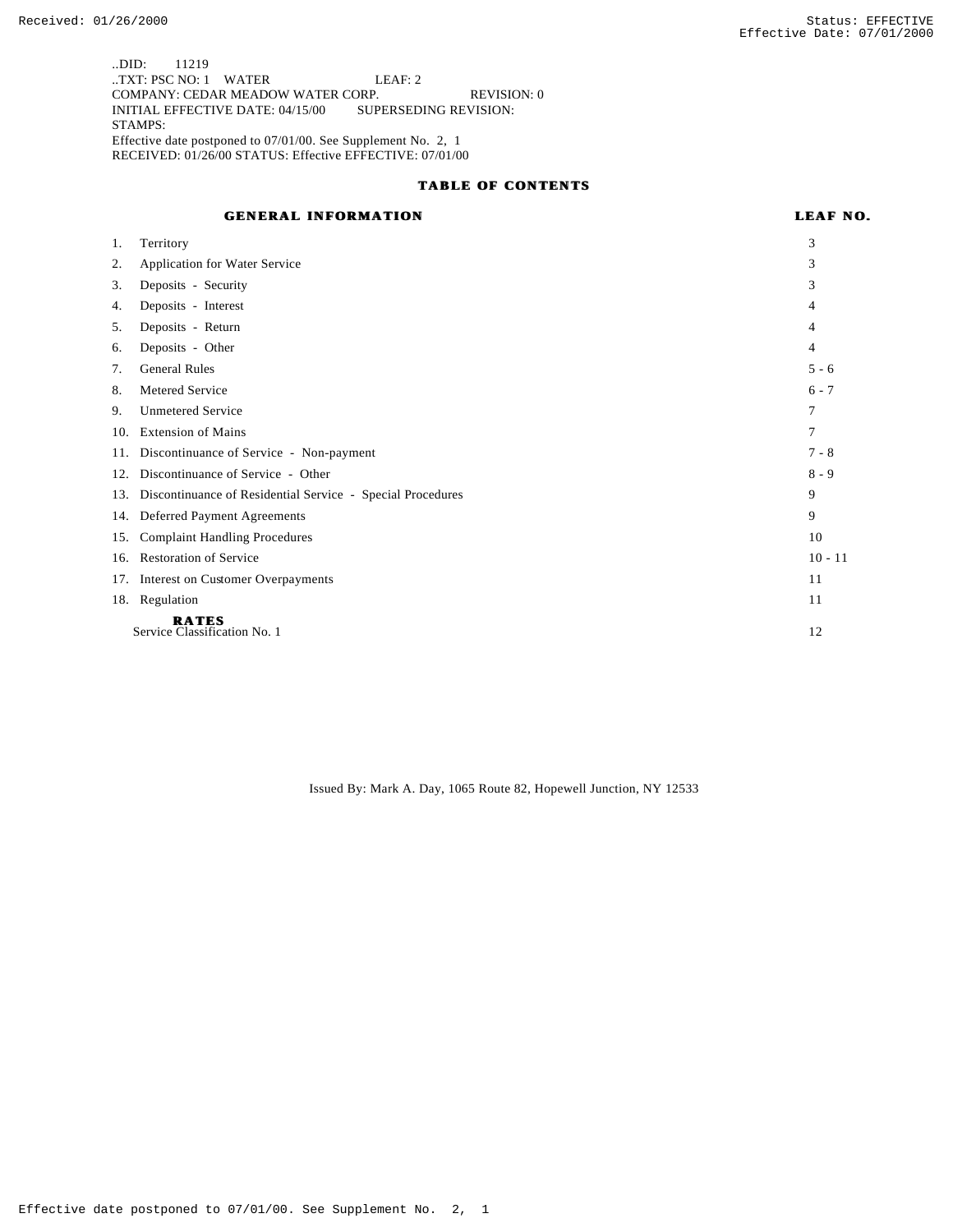..DID: 11220 ..TXT: PSC NO: 1 WATER LEAF: 3 COMPANY: CEDAR MEADOW WATER CORP. REVISION: 0 INITIAL EFFECTIVE DATE: 04/15/00 STAMPS: Effective date postponed to 07/01/00. See Supplement No. 2, 1 RECEIVED: 01/26/00 STATUS: Effective EFFECTIVE: 07/01/00

### **GENERAL INFORMATION**

1. Territory (County, Town, Development, Streets, etc.)

 The D'Auria Subdivision located between Beach, Gardner Hollow and Hynes Road in the Town of Beekman, Dutchess County.

- 2. Application for Water Service
	- A. Written application for service may be required.
	- B. A separate application may be required for each premises.
	- C. Premises may be subject to inspection by the company.
	- D. Applications need not be accepted from customers with charges due on any water accounts with the company. The company must accept an application if the customer enters into a deferred payment agreement.
	- E. Service pipe installations are subject to company approval.
- 3. Deposits Security
	- A. As a condition of receiving service, the company may require a deposit from customers that are delinquent (having a bill remaining unpaid 23 days from the date mailed), seasonal, short term or temporary or who have had service terminated for non-payment during the preceding 6 months. In addition, a deposit may also be required from a non-residential customer whose credit has not been established with the company. A delinquent customer shall be provided with a written notice 20 days before the deposit is assessed which states that failure to make timely payments will permit the company to require a deposit from such customer.
	- B. Deposits from applicants and customers may not exceed two times the estimated average monthly bill for a calendar year, except in the case of customers whose usage varies widely where deposits may not exceed twice the average monthly bill for the peak season.
	- C. The company shall perform an annual review of the billing history of every customer who has a deposit with the company to assure that a deposit is still required under (3A) above and that the amount of the deposit conforms with (3B) above. The company reserves the right to review the deposit at any time. If a review shows that the deposit held falls short of the amount the company may require by 25 percent or more, the company may require the payment of an additional amount. If a review shows that the deposit held exceeds the amount required by 25 percent or more, the company shall refund the excess to the customer. The customer may request a downward revision of the deposit.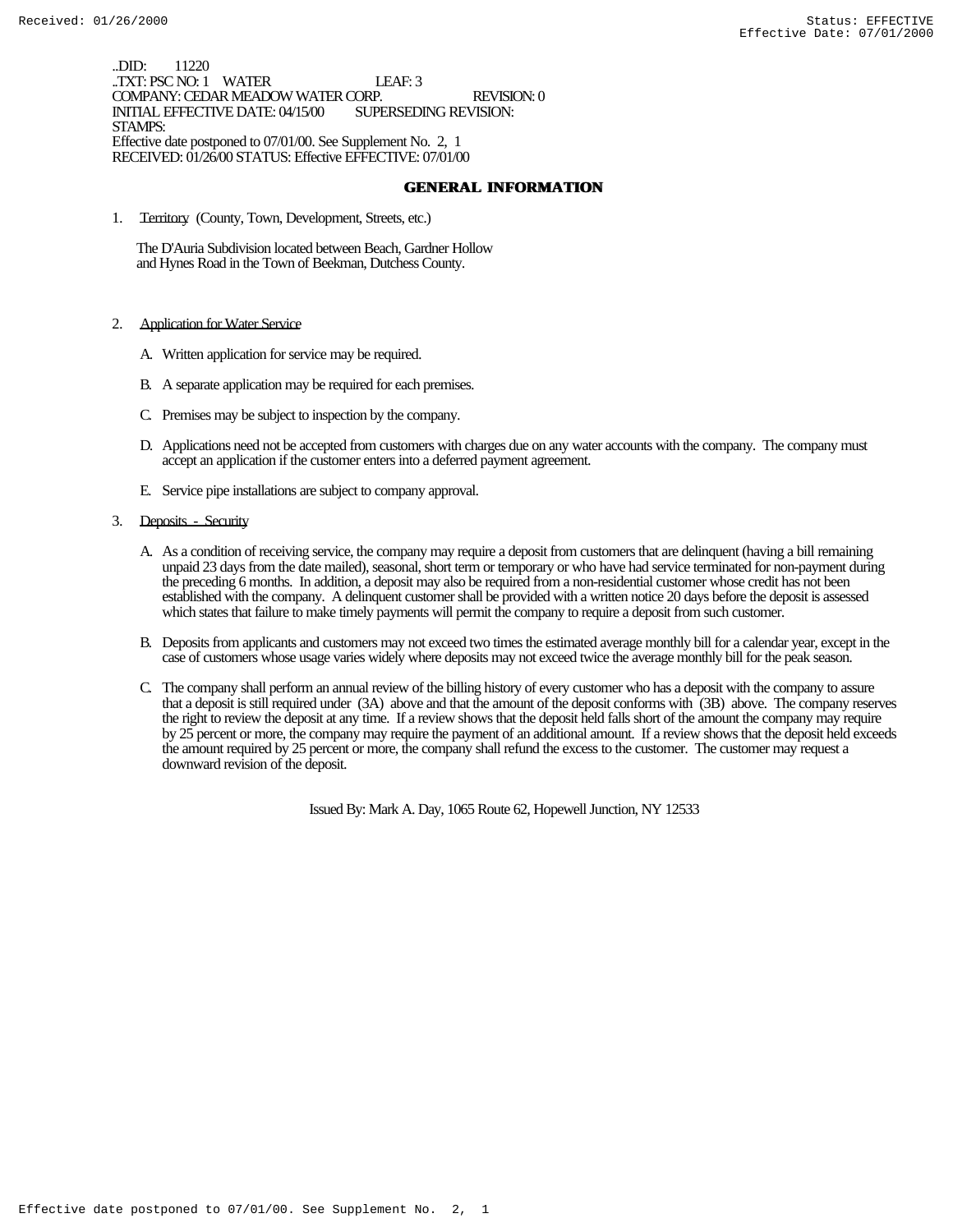..DID: 11221 ..TXT: PSC NO: 1 WATER LEAF: 4 COMPANY: CEDAR MEADOW WATER CORP. REVISION: 0 INITIAL EFFECTIVE DATE: 04/15/00 STAMPS: Effective date postponed to 07/01/00. See Supplement No. 2, 1 RECEIVED: 01/26/00 STATUS: Effective EFFECTIVE: 07/01/00

## **GENERAL INFORMATION**

4. Deposits - Interest

Every deposit shall earn simple interest at the rate per annum prescribed by the Public Service Commission. The interest must be paid to customers when the deposit is returned. If the deposit has been held for 12 consecutive months or more, the interest must be credited to the customer no later than the first bill rendered after the next succeeding first day of October and at the end of each succeeding 12 month period.

- 5. Deposits Return
	- A. The company shall return to a customer a deposit or portion of a deposit and all interest thereon no more than 30 days after:
		- (1) the day the account is closed and all bills are paid; or
		- (2) the date of the first bill for service rendered after a 12 month period during which time the customer was not delinquent, provided there is no other basis for the company to request a deposit; or
		- (3) a review of the deposit shows that a reduction of the deposit is warranted.
	- B. A deposit or portion of a deposit plus interest thereon that is subject to return may be credited to the customer's account in the amount of any outstanding charges. If any balance remains, a refund check shall be issued.
- 6. Deposits Other
	- A. In the event that the applicant desires service for a trailer or other non-permanent structure, he shall deposit with the company all costs of the connection of such service. Said deposit shall bear simple interest as required above and shall be refunded at the end of 10 years, or sooner in the event that a permanent structure for such service connection is completed.
	- B. The company may also require deposits from customers to guarantee future payments as set forth in lawn sprinkler, main extension, or other forms of contracts which are in a form approved by the Public Service Commission. The interest rates for these deposits will be the same as the interest rates for security deposits and such interest will be credited to the customer as prescribed by Commission rules.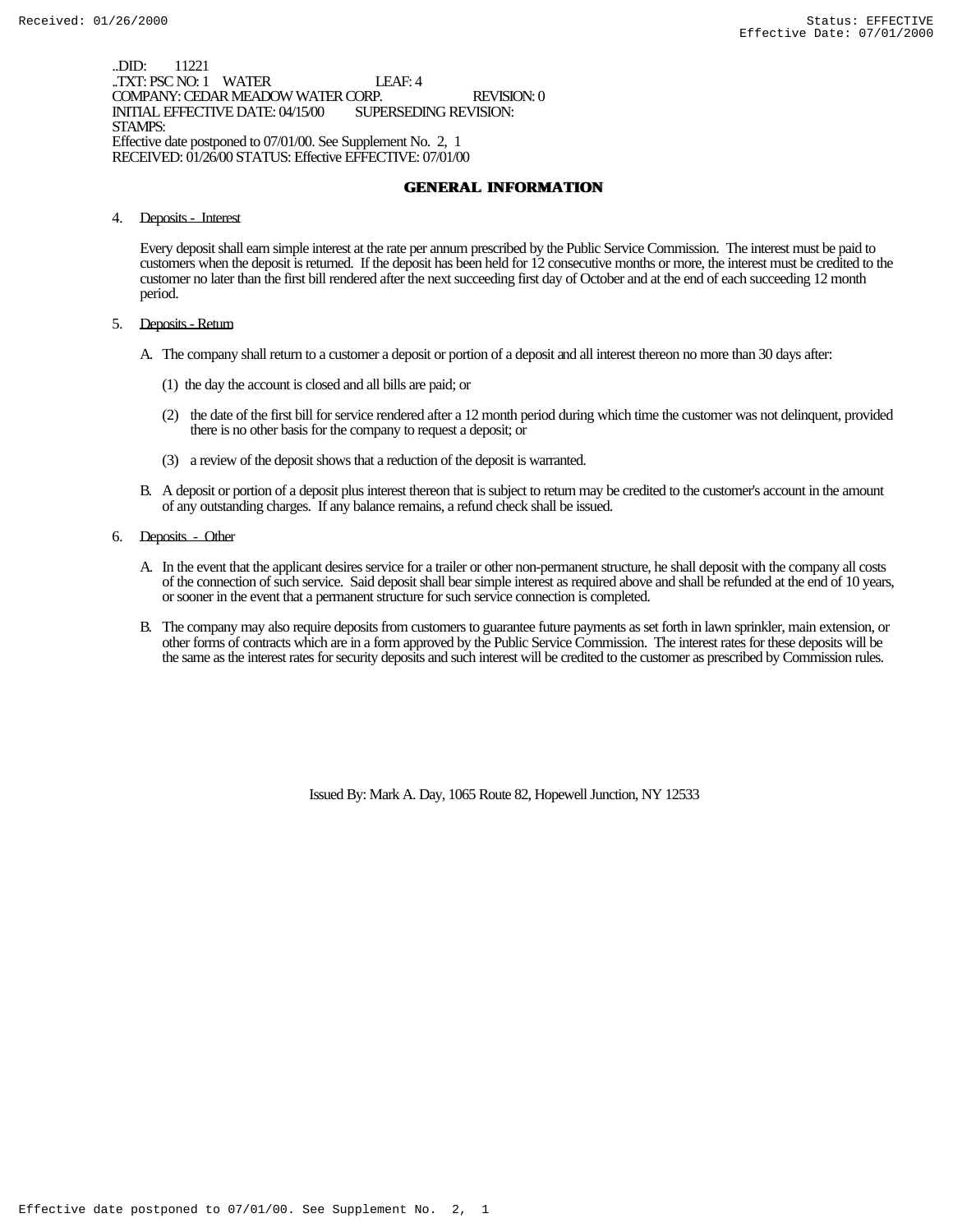..DID: 11222 ..TXT: PSC NO: 1 WATER LEAF: 5 COMPANY: CEDAR MEADOW WATER CORP. REVISION: 0 INITIAL EFFECTIVE DATE: 04/15/00 STAMPS: Effective date postponed to 07/01/00. See Supplement No. 2, 1 RECEIVED: 01/26/00 STATUS: Effective EFFECTIVE: 07/01/00

## **GENERAL INFORMATION**

- 7. General Rules
	- A. Customers must provide 10 days' written notice prior to the date on which termination of service is requested or prior to a change of occupancy, until which date the customer will be responsible for payment of service.
	- B. Fire hydrants shall not be used without the written permission of the company or unless in conformance with filed fire protection tariff provisions.
	- C. The company will not be liable for damage resulting from the presence of its facilities, supply, or use of water service, except damage resulting from gross negligence of the company.
	- D. The company may shut off water in its mains to make repairs and extensions. Where possible, proper advance notice will be made to customers affected.
	- E. The use of water for sprinkling, swimming pools, or other less essential uses may be restricted or prohibited where such use may unreasonably reduce the adequacy of service for other domestic purposes.
	- F. There must be a separate service for each premises.
	- G. Installation of service pipes and mains will not normally be made when the ground is frozen.
	- H. The customer is responsible for service pipes and plumbing within the property line. Any plumbing work done on the customer's service pipe is subject to approval by the company. No underground work shall be covered up until it has been inspected and approved by the company.
	- I. All leaks on customer premises or the customer portion of the service pipe must be repaired as soon as possible.
	- J. All mains, services (up to the property line) and other water system facilities will be maintained and replaced by the company.
	- K. The company will supply water in the distribution system at pressures between 20 and 100 pounds per square inch (psi) and will strive, where practicable, to maintain a normal working pressure of 60 psi with a minimum of 35 psi. If the company makes changes to its system which cause the pressure to increase to over 100 psi to existing customers, the company will be responsible for the first installation of the necessary equipment in the customer's premises. From that point on the equipment will be considered part of the customer's internal plumbing and the customer will be responsible for its maintenance or replacement. If a water pressure reducing valve, in the customer's or applicant's opinion, is necessary or desired to safeguard the plumbing, it is the customer's or applicant's responsibility to purchase, install and maintain this equipment. Where a pressure reducing valve is used it is also advisable to install a suitable pressure relief valve. All installations will comply with the local building codes and standards and are considered a part of the customer's internal plumbing.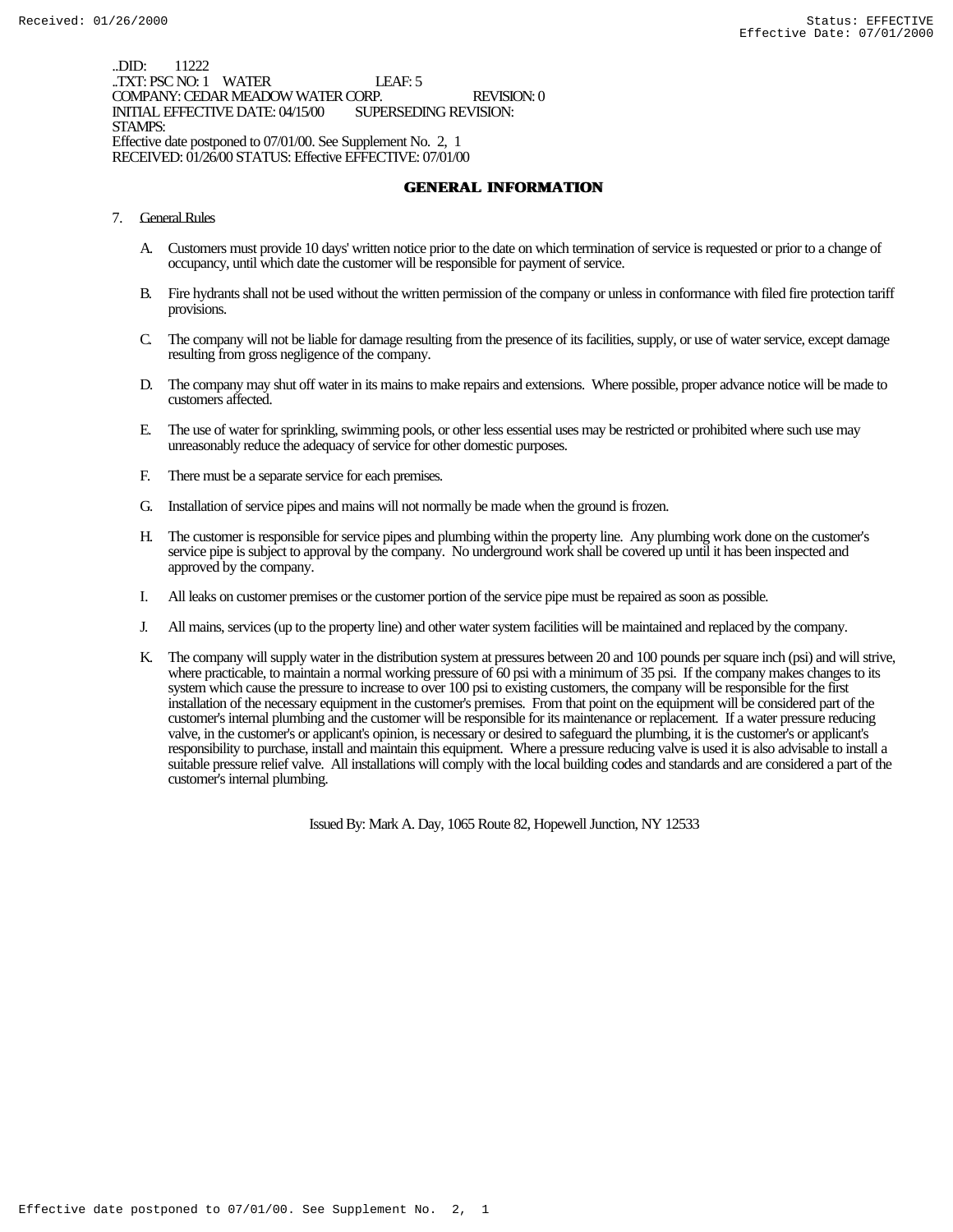..DID: 11223 ..TXT: PSC NO: 1 WATER LEAF: 6 COMPANY: CEDAR MEADOW WATER CORP. REVISION: 0 INITIAL EFFECTIVE DATE: 04/15/00 STAMPS: Effective date postponed to 07/01/00. See Supplement No. 2, 1 RECEIVED: 01/26/00 STATUS: Effective EFFECTIVE: 07/01/00

## **GENERAL INFORMATION**

- L. Where an applicant is seeking service at an elevation or gradient which could not otherwise be adequately serviced by existing plant, the company will require that the applicant bear the additional cost of providing such extraordinary service, or in the alternative, require the applicant to purchase, install and maintain the necessary special equipment, such as a hydro-pneumatic system, needed to serve the premises. The installation of a hydro-pneumatic system as part of the customer's internal plumbing may be subject to approval of the Health Department and should comply with local building codes and standards.
- M. Cross connections to water sources other than the company's or with other facilities are strictly prohibited. Customers must, at their expense, install and maintain such backflow prevention devices as may be required by the company in accordance with good water works practice or applicable laws or regulations.
- N. Customers must permit company representatives to enter their premises on reasonable request for purposes relating to the operation and maintenance of the company's system, including inspection of the customer's and the company's facilities, installation, reading, testing, replacement and removal of meters, and terminating and restoring service.
- O. No person shall maliciously, willfully or negligently break, damage, destroy, uncover, deface, block access to or tamper with any pipe, valve, meter, structure, appurtenance or equipment which is a part of the water works system.
- 8. Metered Service (if applicable and provided for in Service Class No. 1 or Nos. )
	- A. A meter of a type approved by the Commission is required for each premises.
	- B. The company will furnish, install, and maintain the meter. Unless the meter register is set at zero, the company shall attach a tag with the date and meter dial reading at the time of installation.
	- C. The customer will provide a location for the meter acceptable to the company and will be responsible for the cost of repairing damage resulting from human interference, frost, backflow of hot water, or other such causes.
	- D. Where the company agrees it is necessary to set a meter outside the building, it shall be installed at the expense of the customer in a pit acceptable to the company which is both water-tight and frostproof. The cover of the pit shall be fastened with a convenient locking device. Where the distance from the property line to the front wall of the building is greater than 75 feet, the company may require that the meter be set in a pit at or near the property line. If the pit is to be installed on property not owned or controlled by the customer, written consent of the owner of the property shall be obtained prior to the installation.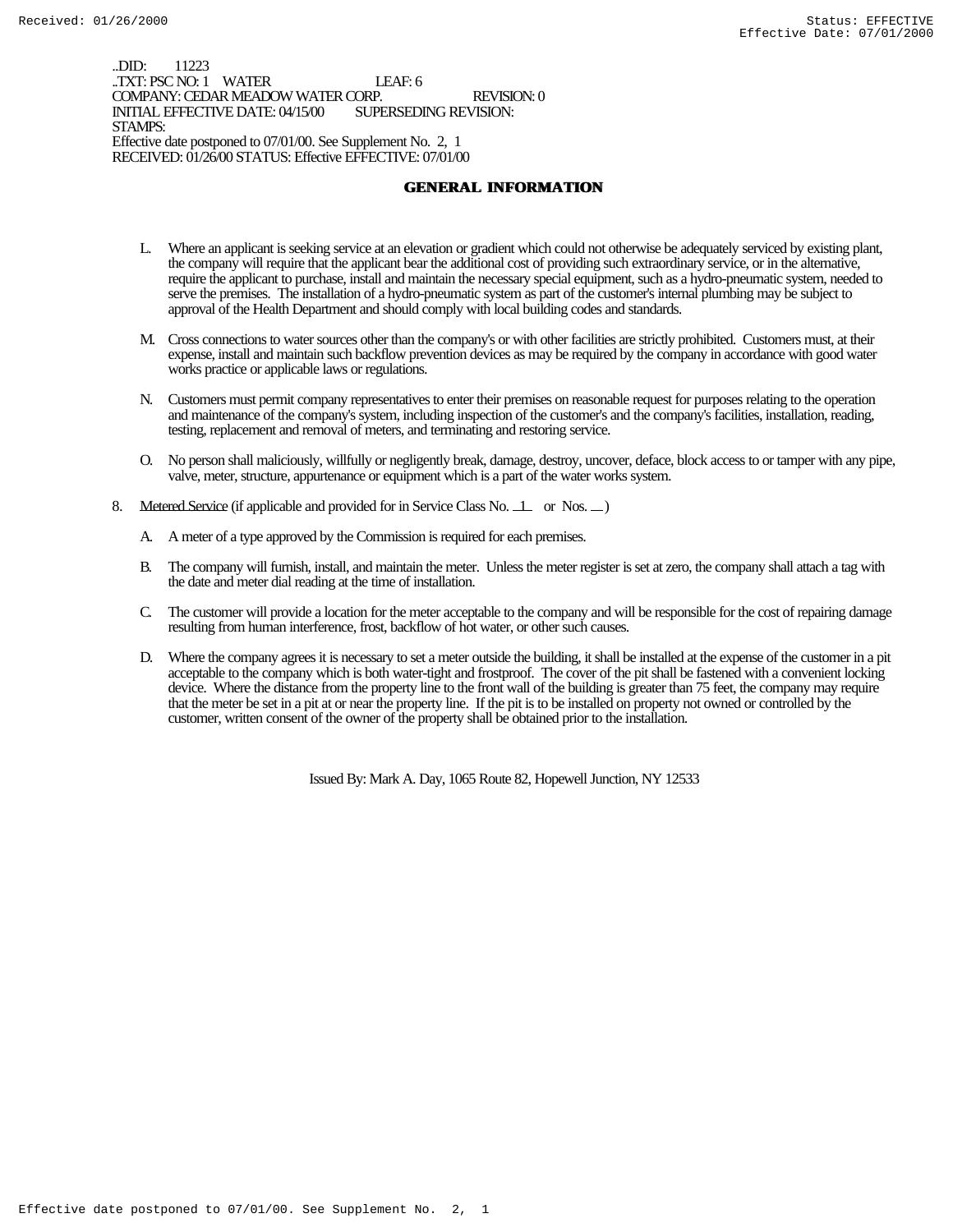..DID: 11213 ..TXT: PSC NO: 1 WATER LEAF: 7 COMPANY: CEDAR MEADOW WATER CORP. REVISION: 0 INITIAL EFFECTIVE DATE: 04/15/00 SUPERSEDING REVISION: STAMPS: Effective date postponed to 07/01/00. See Supplement No. 2, 1 RECEIVED: 01/26/00 STATUS: Effective EFFECTIVE: 07/01/00

### **GENERAL INFORMATION**

- E. The company reserves the right to remove, test, and replace the meter.
- F. The company shall afford the customer an opportunity to verify the final reading of any water meter removed from the premises and obtain the customer's signature on a meter removal card which shows the date removed and the reading.
- G. Meters will be tested in conformance with rules of the Public Service Commission. In the case of a disputed account involving the accuracy of the meter, the company will have the meter tested upon the request of the customer. Should the customer request to have a second meter test within 1 year, the customer will be responsible for the actual cost incurred to have the meter tested including the cost to remove the meter, payable in advance to the company. This fee will be refunded if the meter's final weighted average is found to register in excess of 100 percent. Adjustments in bills for over-registration of the meter will be made in accordance with the current rules of the Public Service Commission.
- H. Bills will show meter readings and the dates read.
- I. Bills will be reasonably estimated where a meter has been inaccessible and will be so indicated on the bill.
- J. Where a meter has ceased to register or its percentage of accuracy cannot be determined, an estimated bill for the current period may be rendered. For all other periods the bill shall be the minimum applicable charge.
- 9. Unmetered Service (if applicable and provided for in Service Class No. \_ or Nos. \_)

All applicable provisions of this tariff shall apply.

10. Extension of Mains

Mains will be extended in conformance with Commission Rules and Regulations found in 16 NYCRR, Part 501.

11. Discontinuance of Service - Non-Payment

 Service may be discontinued under the following provisions: for non-payment of any amount due for water supplied, for failure to make any payment due under a deferred payment agreement or for meter repairs (see Section 8C), for failure to post a required deposit or for failure to pay any fee or charge accruing under the contract or tariff.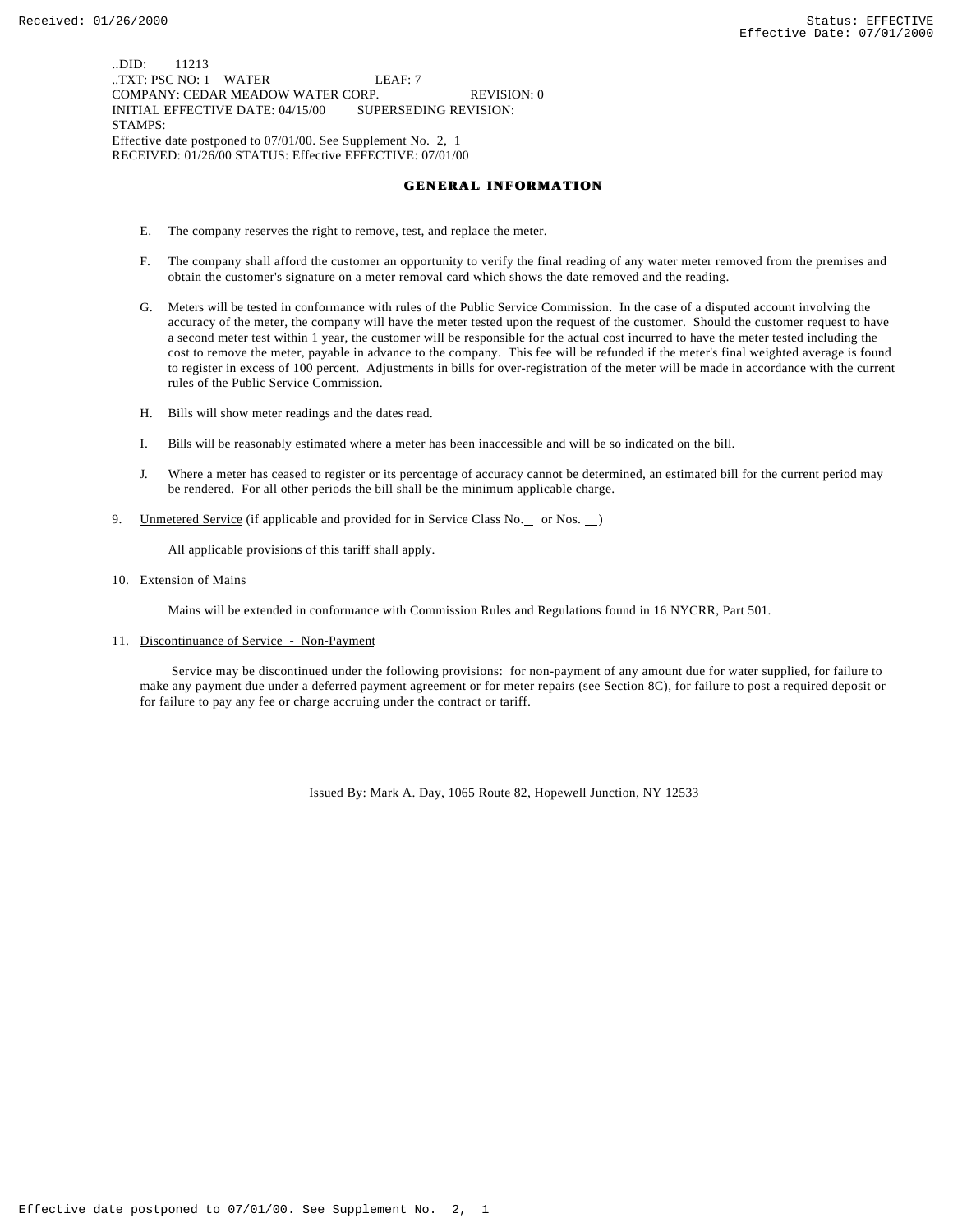..DID: 11214 ..TXT: PSC NO: 1 WATER LEAF: 8 COMPANY: CEDAR MEADOW WATER CORP. REVISION: 0 INITIAL EFFECTIVE DATE: 04/15/00 STAMPS: Effective date postponed to 07/01/00. See Supplement No. 2, 1 RECEIVED: 01/26/00 STATUS: Effective EFFECTIVE: 07/01/00

## **GENERAL INFORMATION**

- A. A bill not paid within 23 days of mailing is considered delinquent, and the company may discontinue service after complying with 16 NYCRR, Part 533 which requires: (1) 15 days written notice if served personally, or (2) 15 days after a registered letter containing such notice has been signed or refused, or (3) 18 days after mailing written notice in a post-paid wrapper. Service will not be reestablished until payment of all proper arrears, charges and deposits is made or a deferred payment agreement is entered into. Receipt of a subsequently dishonored negotiable instrument in response to a notice of discontinuance shall not constitute payment of the customer's account and the company shall not be required to issue additional notice prior to discontinuance. There will be a charge for processing all returned checks equal to the bank charge plus a handling fee of \$5.00 (not to exceed the maximum allowed by section 5-328 of General Obligations Law).
- B. The company will not discontinue service to residential premises for non-payment of bills on a Friday, Saturday, Sunday, public holiday (as defined in General Construction Law), or on a day on which the utility's main office is closed. Discontinuance can only take place from Monday to Thursday between the hours of 8 a.m. and 4 p.m.
- C. The company will not discontinue service for non-payment of bills to any person or entity receiving public assistance if the payment for such service is to be paid directly by the Department of Social Services or by the local Social Services representatives.

### 12. Discontinuance of Service - Other

- A. Service rendered under any application, contract or agreement may be discontinued by the company after reasonable notice for any of the following reasons:
	- (1) For willful or indifferent waste of water due to any cause or for non-authorized use of water.
	- (2) For failure to protect from damage the meter and connection, or for failure to protect and maintain the service pipe or fixtures on the property of the customer in a condition satisfactory to the company.
	- (3) For tampering with any meter, connections, service pipe, curb cock, seal or any other appliance of the company controlling or regulating the customer's water supply.
	- (4) For failure to provide the company's employees reasonable access to the premises supplied, or for obstructing the way of ingress to the meter or any other appliances controlling or regulating the customer's water supply.
	- (5) In case of vacancy of the premises.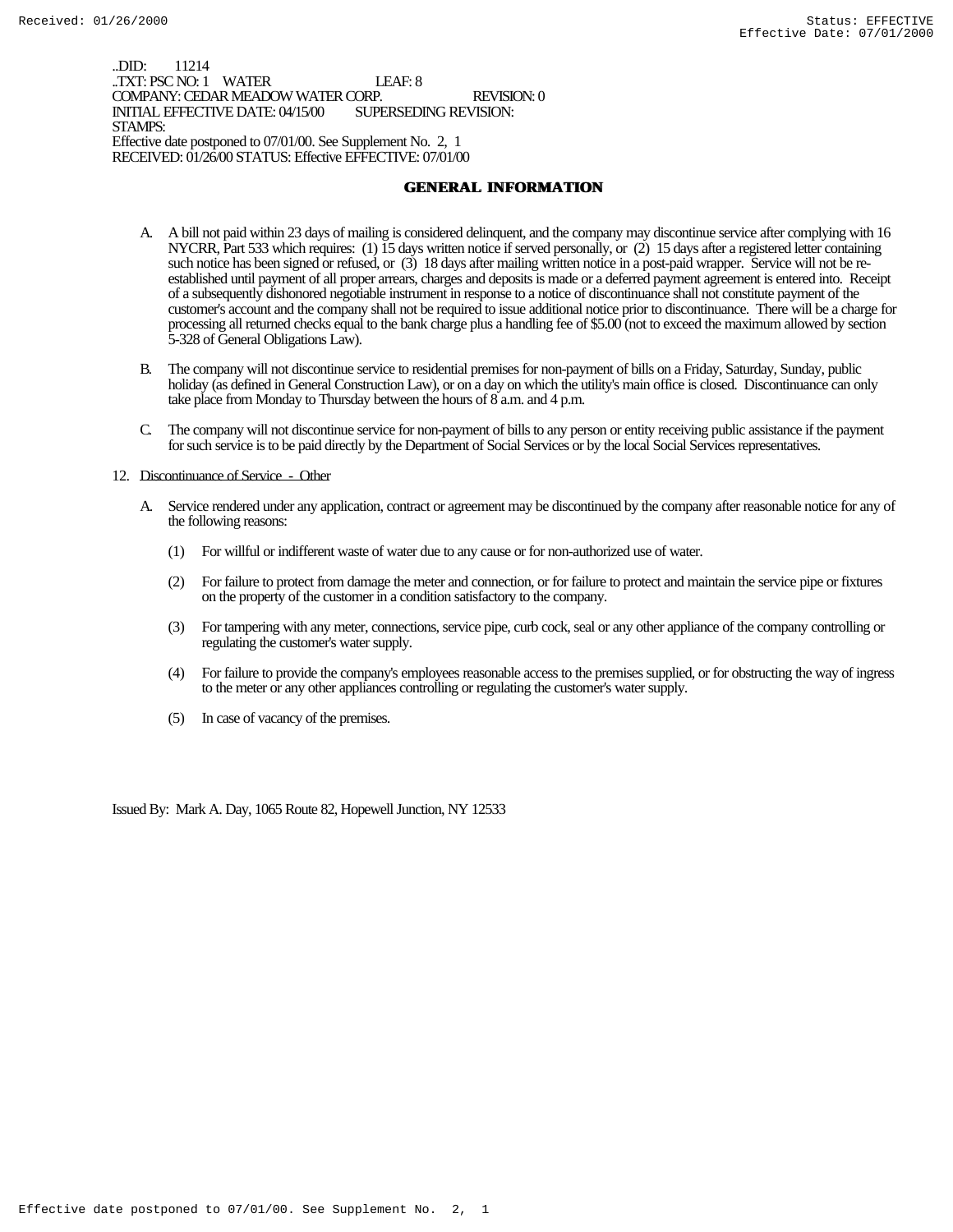# ..DID: 11215 ..TXT: PSC NO: 1 WATER LEAF: 9 COMPANY: CEDAR MEADOW WATER CORP. REVISION: 0 INITIAL EFFECTIVE DATE: 04/15/00 SUPERSEDING REVISION: STAMPS: Effective date postponed to 07/01/00. See Supplement No. 2, 1 RECEIVED: 01/26/00 STATUS: Effective EFFECTIVE: 07/01/00

# **GENERAL INFORMATION**

- (6) For cross connections.
- (7) For submetering or reselling water.
- (8) For non-compliance with water usage restrictions.
- (9) For violation of any rule or regulation of the company as filed with the Public Service Commission, provided such violation affects the reliability or integrity of the water system.
- B. Written notice of discontinuance of service shall contain the information required by 16 NYCRR Section 533.3 and will be given except in those instances where a public health hazard exists.
- C. The company may, at any time, temporarily discontinue water service in case of accident, or for the purpose of making connections, alterations, repairs, changes, etc.
- D. Except as stated in the preceding paragraph, or in the case of a violation that threatens the integrity of the water system, the company shall not discontinue service to any customer on a Friday, Saturday, Sunday, Public Holiday or on a day when the company is not open for business. Public Holiday shall refer to those holidays defined in the General Construction Law.

# 13. Discontinuance of Residential Service - Special Procedures

 If termination of service would result in serious impairment to health and safety, the company must delay the termination of service or, if service has already been terminated, must restore service, for thirty days under the following conditions:

A. all occupants are either blind, disabled, 62 years of age or older or 18 years of age or under;

B. a medical emergency exists; or

C. if heating would be affected between November 1 and April 1.

 It is the customer's responsibility to notify the company that such conditions exist and to provide any required documentation. The company may require that the customer make appropriate arrangements to pay any arrears as well as pay current bills.

# 14. Deferred Payment Agreements

 In addition to those circumstances in Section 13, the company will consider granting customers reasonable payment terms in cases where a customer is threatened with termination of service, or where the company has issued a backbill to a customer. Any such agreement may require the customer to make a reasonable down payment, and to pay current bills when issued.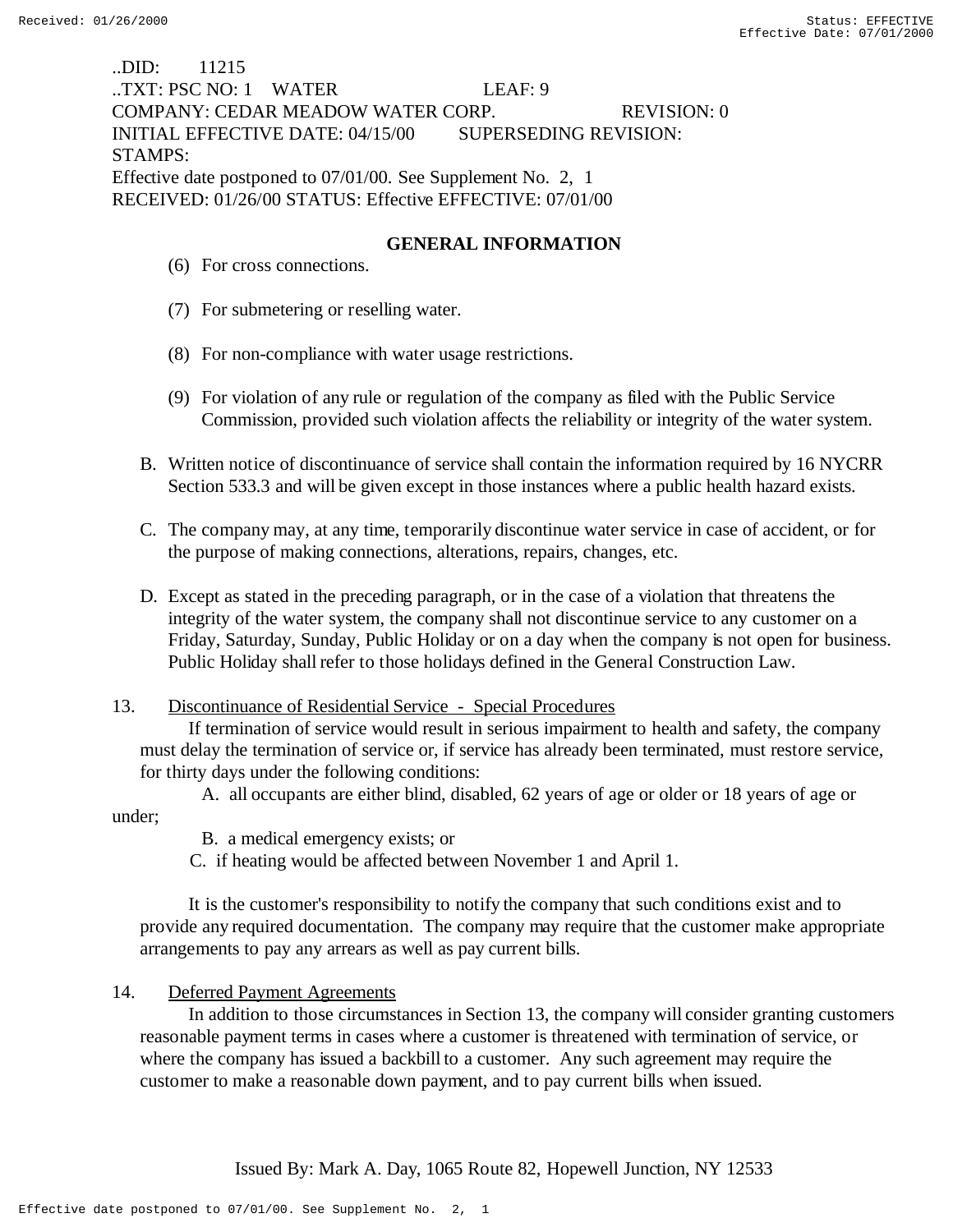..DID: 11216 TXT: PSC NO: 1 WATER LEAF: 10 COMPANY: CEDAR MEADOW WATER CORP. REVISION: 0 INITIAL EFFECTIVE DATE: 04/15/00 STAMPS: Effective date postponed to 07/01/00. See Supplement No. 2, 1 RECEIVED: 01/26/00 STATUS: Effective EFFECTIVE: 07/01/00

## **GENERAL INFORMATION**

### 15. Complaint Handling Procedures

- A. The company will promptly investigate and evaluate all complaints received from customers regarding bills for service rendered or required deposits. The results of the company's findings will be reported to the customer. During the period of investigation and evaluation, service will not be discontinued, nor shall a new notice of termination be issued, provided, however, that the customer will be required to pay the undisputed portion of any balance due, which may include bills for current usage.
- B. After the completion of such an investigation, if the company determines that the disputed service has been rendered, or that the disputed charge or deposit is proper in whole or in part, the company may require that the full bill or deposit be paid. Appropriate notices of the determination shall be given to the customer, and where notice of discontinuance of service was previously sent, or is served with the determination, such notice shall include a statement advising the customer of the availability of the Commission's complaint handling procedures, including the address and telephone number of the Department's Consumer Services Division. Where prior notice of discontinuance was sent, company procedure provides for discontinuance of service if customer fails to pay the proper amount due and owing within 5 days after notice of the company determination was served personally on the customer or at least  $8$ days after mailing of the notice. Under no circumstances will discontinuance of service occur if so precluded by the Commission.
- C. In situations where the complaint procedures of the Commission have been invoked and it is determined that the disputed service has been rendered or that the disputed charge or deposit is proper and prior notice of discontinuance was sent, a customer's service will not be discontinued for failure to pay the amount found due and owing until at least 5 days after notice of the Commission's determination, where personal service is made, or at least 8 days after mailing of such a notice.

### 16. Restoration of Service

 A charge will be made to restore service after discontinuance at the customers's request, for non-payment or for violation of these rules.

 This charge will be \$45.00 during normal business hours (8:00 a.m. to 4:00 p.m., Monday through Friday), \$65.00 outside of normal business hours Monday through Friday and \$90.00 on weekends or public holidays. The holidays for which the \$90.00 charge will apply are as follows:

New Year's Day Labor Day Dr. Martin Luther King, Jr. Day Columbus Day Lincoln's Birthday Veteran's Day Washington's Birthday Memorial Day Christmas Day Independence Day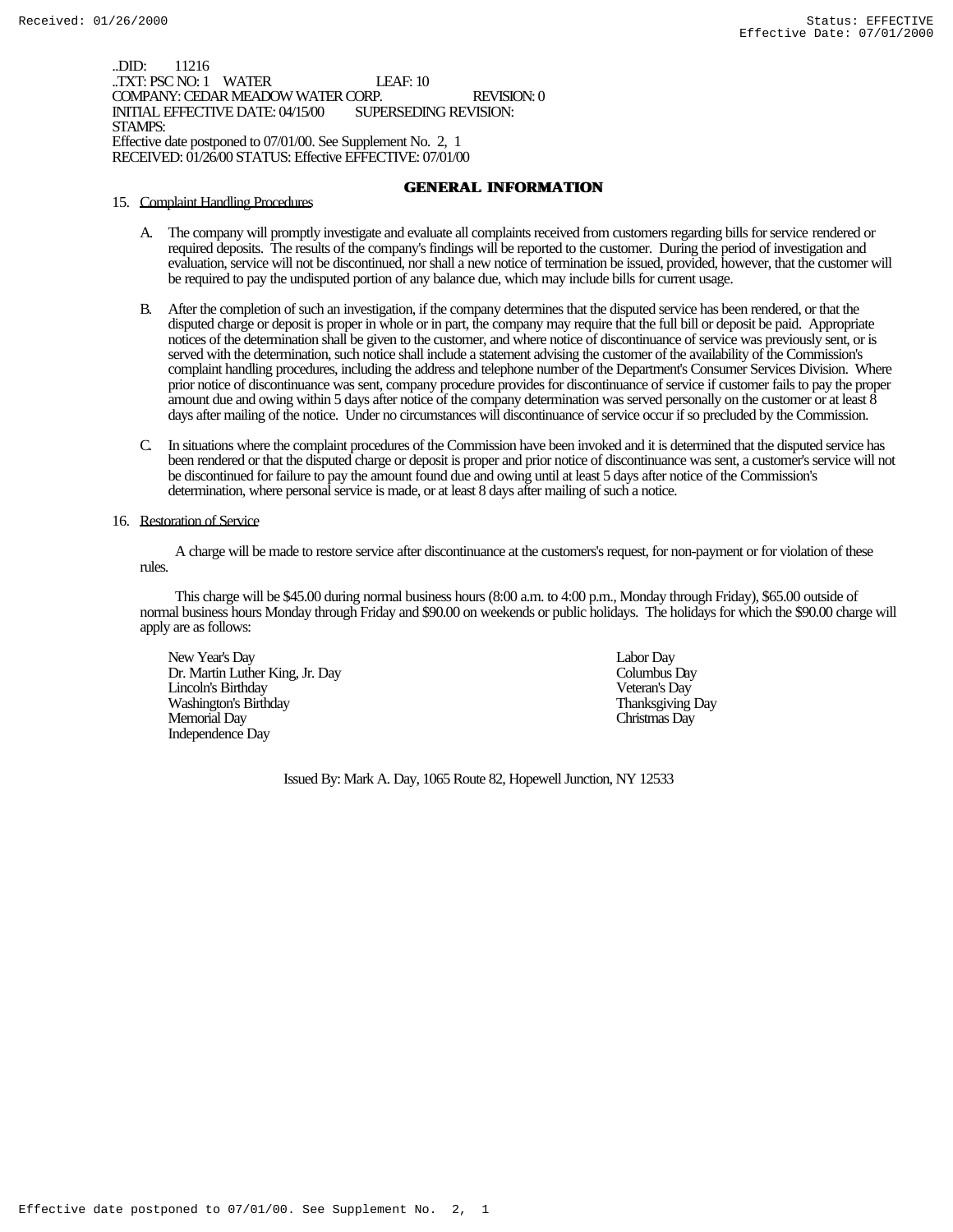..DID: 11217 ..TXT: PSC NO: 1 WATER LEAF: 11 COMPANY: CEDAR MEADOW WATER CORP. REVISION: 0 INITIAL EFFECTIVE DATE: 04/15/00 STAMPS: Effective date postponed to 07/01/00. See Supplement No. 2, 1 RECEIVED: 01/26/00 STATUS: Effective EFFECTIVE: 07/01/00

## **GENERAL INFORMATION**

In a case where service is being restored after discontinuance for non-payment, the company may require full payment of all arrears as well as the restoration of service charge. If the company and the customer have entered into some form of payment agreement, the agreed upon down payment may be required before service will be restored.

If it becomes necessary to disconnect service at the main because of willful acts of a customer, the service restoration charge will include the actual costs incurred by the company to disconnect and reconnect the service.

### 17. Interest on Customer Overpayments

The company will provide interest on a customer overpayment as follows:

- A. A customer overpayment is defined as payment by the customer to the company in excess of the correct charge for water service supplied to the customer which was caused by erroneous billing by the utility.
- B. The rate of interest on such amounts shall be the greater of the unadjusted customer deposit rate or the applicable late payment rate, if any, for the service classification under which the customer was billed. Interest shall be paid from the date when the customer overpayment was made, adjusted for any changes in the deposit rate or late payment rate, and compounded monthly, until the date when the overpayment was refunded.
- C. The company will not pay interest on customer overpayments that are refunded within 30 days after such overpayment is received by the company.

### 18. Regulation

 All matters, rules and other situations concerning the rendering of water service which are not specifically covered herein or in a provision of the New York State Codes, Rules and Regulations and which are subject to the jurisdiction of the Public Service Commission, and for which a customer and the company cannot agree as to an equitable and fair solution will be referred to said Commission to be resolved. Either the customer or the company may request that a rule or provision of this tariff be changed for a particular situation.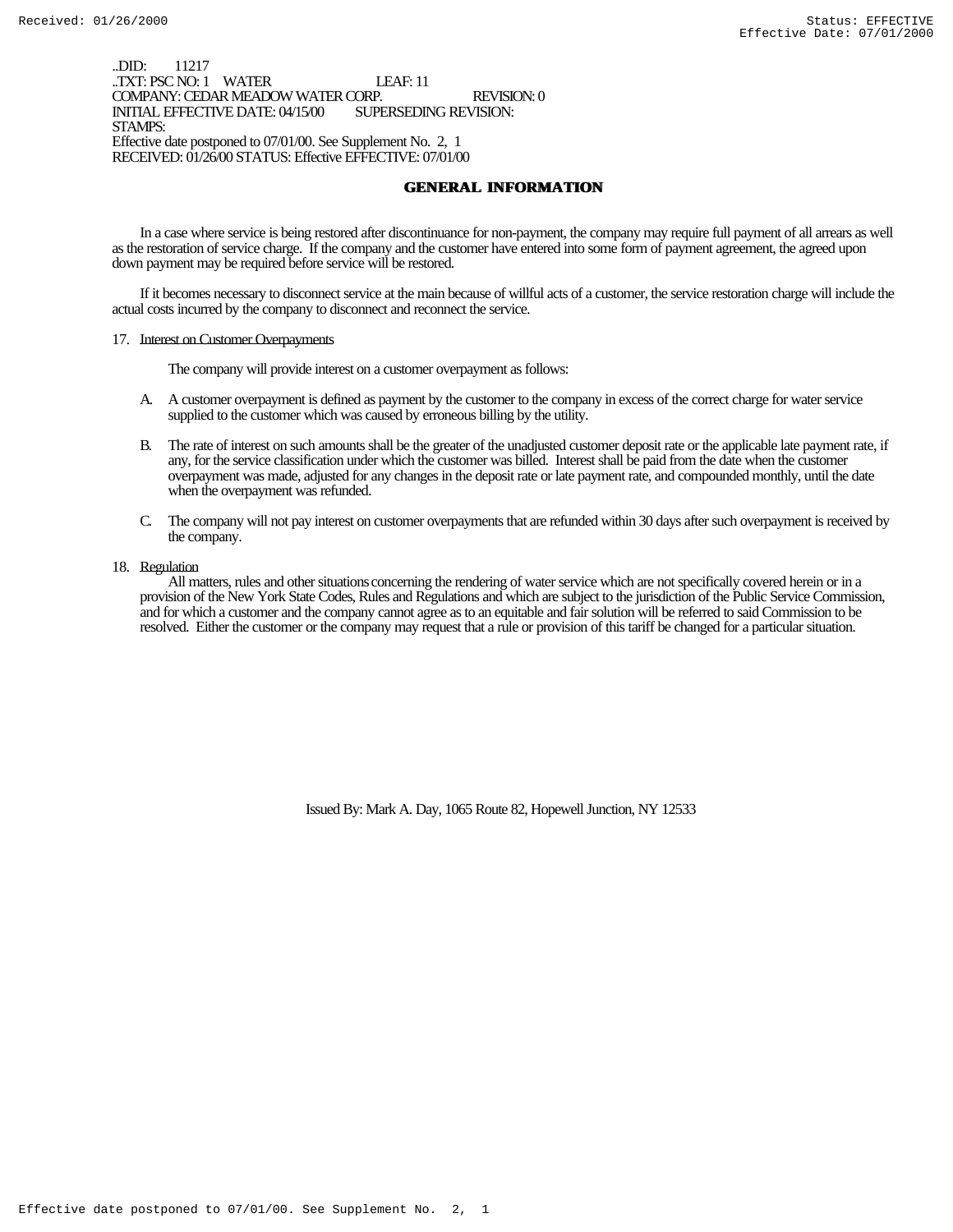..DID: 12272 ..TXT: PSC NO: 1 WATER LEAF: 12 COMPANY: CEDAR MEADOW WATER CORP. REVISION: 1 INITIAL EFFECTIVE DATE: 07/01/00 SUPERSEDING REVISION: 0 STAMPS: Issued in compliance with Commission order issued June 26, 2000 in Cas RECEIVED: 06/30/00 STATUS: Effective EFFECTIVE: 07/01/00

## **SERVICE CLASSIFICATION NO. 1**

### Applicable to use of Service for:

Residential, small, commercial, and general use.

### Character of Service

Continuous.

## Rate:

\$5.00 per thousand gallons (all consumption)

### Service Charge:

\$74.00 per quarter (no water allowance)

## Terms of Payment

 Bills shall be rendered quarterly in arrears and are due and payable upon receipt. Bills not paid within 23 days of mailing are delinquent and the late payment charge becomes applicable and service may be discontinued after proper notice as required by law.

## Late Payment Charge

 A late payment charge to be computed at the rate of 1 1/2 percent per month, compounded monthly, may be applied to all balances left unpaid 23 days following mailing of the bill.

### Term

Terminable by the customer upon 10 days' written notice to the company.